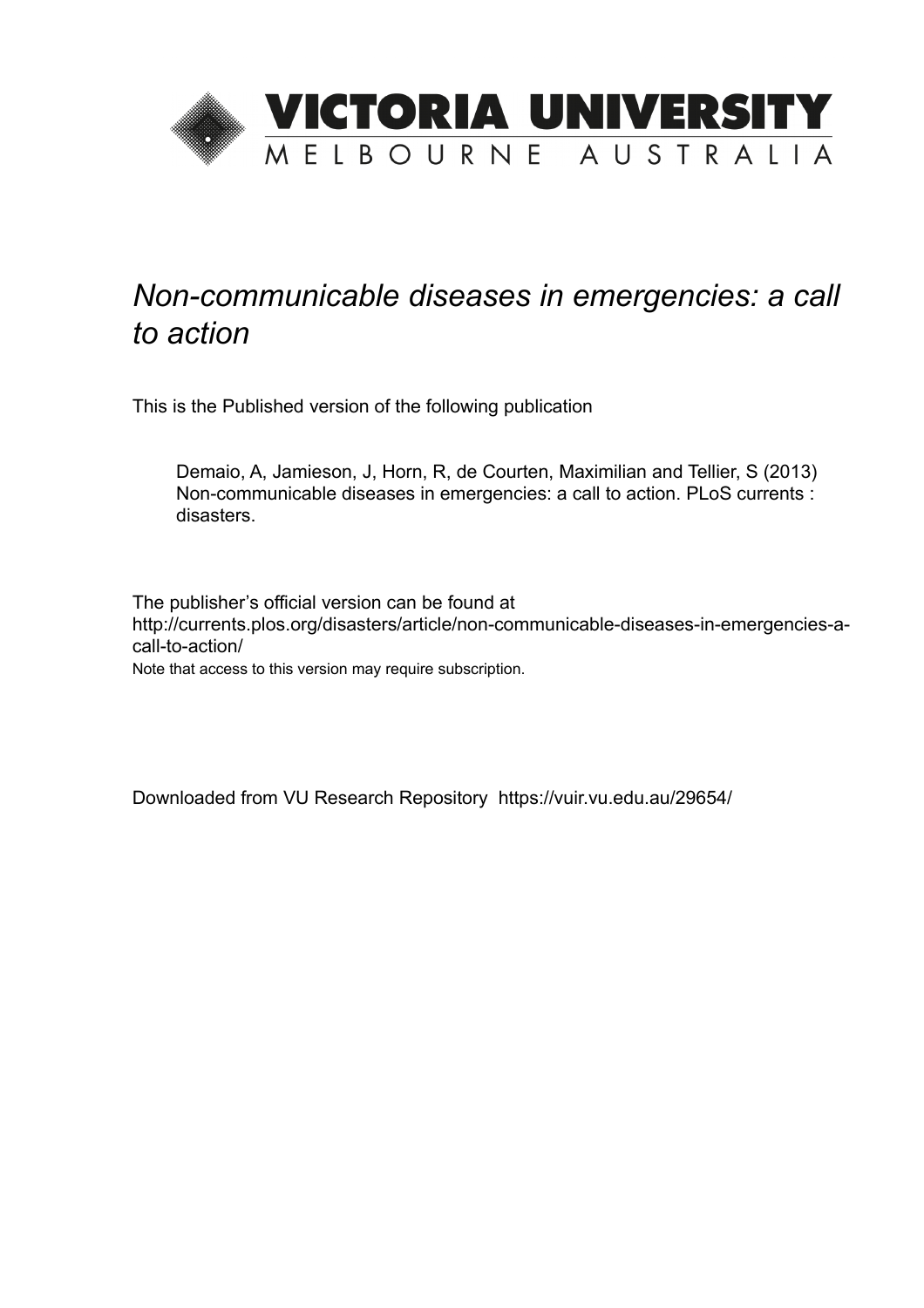

# **[Non-Communicable Diseases in](http://currents.plos.org/disasters/index.html%3Fp=5369.html) Emergencies: A Call to Action**

*September 6, 2013 · [Disasters](http://currents.plos.org/disasters/article_category/disasters/index.html)*

## *Citation*

Tweet Demaio A, Jamieson J, Horn R, de Courten M, Tellier S. Non-Communicable Diseases in Emergencies: A Call to Action. [PLOS Cu](https://twitter.com/intent/tweet?original_referer=http%3A%2F%2Fcurrents.plos.org%2Fdisasters%2Farticle%2Fnon-communicable-diseases-in-emergencies-a-call-to-action%2F&ref_src=twsrc%5Etfw&text=Non-Communicable%20Diseases%20in%20Emergencies%3A%20A%E2%80%A6&tw_p=tweetbutton&url=http%3A%2F%2Fcurrents.plos.org%2Fdisasters%2Farticle%2Fnon-communicable-diseases-in-emergencies-a-call-to-action%2F)rrents Disasters. 2013 Sep 6 . Edition 1. doi: 10.1371/currents.dis.53e08b951d59ff913ab8b9bb51c4d0de.

#### *Authors*

#### [Alessandro](http://currents.plos.org/disasters/author/sandrodemaio/) Demaio

Copenhagen School of Global Health, University of Copenhagen, Copenhagen, Denmark.

| Jennifer Jamieson | Rebecca Horn |  |
|-------------------|--------------|--|
|                   |              |  |

The Alfred Hospital, Melbourne, Victoria, Australia. ChronAid, Washington, DC, USA.

Maximilian [de Courten](http://currents.plos.org/disasters/author/maxcsund-ku-dk/index.html)

University of Copenhagen, Copenhagen, Denmark.

Siri [Tellier](http://currents.plos.org/disasters/author/stelliersund-ku-dk/index.html)

Copenhagen School of Global Health, University of Copenhagen, Copenhagen, Denmark.

#### *Abstract*

Recent years have demonstrated the devastating health consequences of complex emergencies and natural disasters and thereby highlighted the importance of comprehensive and collaborative approaches to humanitarian responses and risk reduction. Simultaneously, noncommunicable diseases are now recognised as a real and growing threat to population health and development; a threat that is magnified by and during emergencies.

Noncommunicable diseases, however, continue to receive little attention from humanitarian organisations in the acute phase of disaster and emergency response.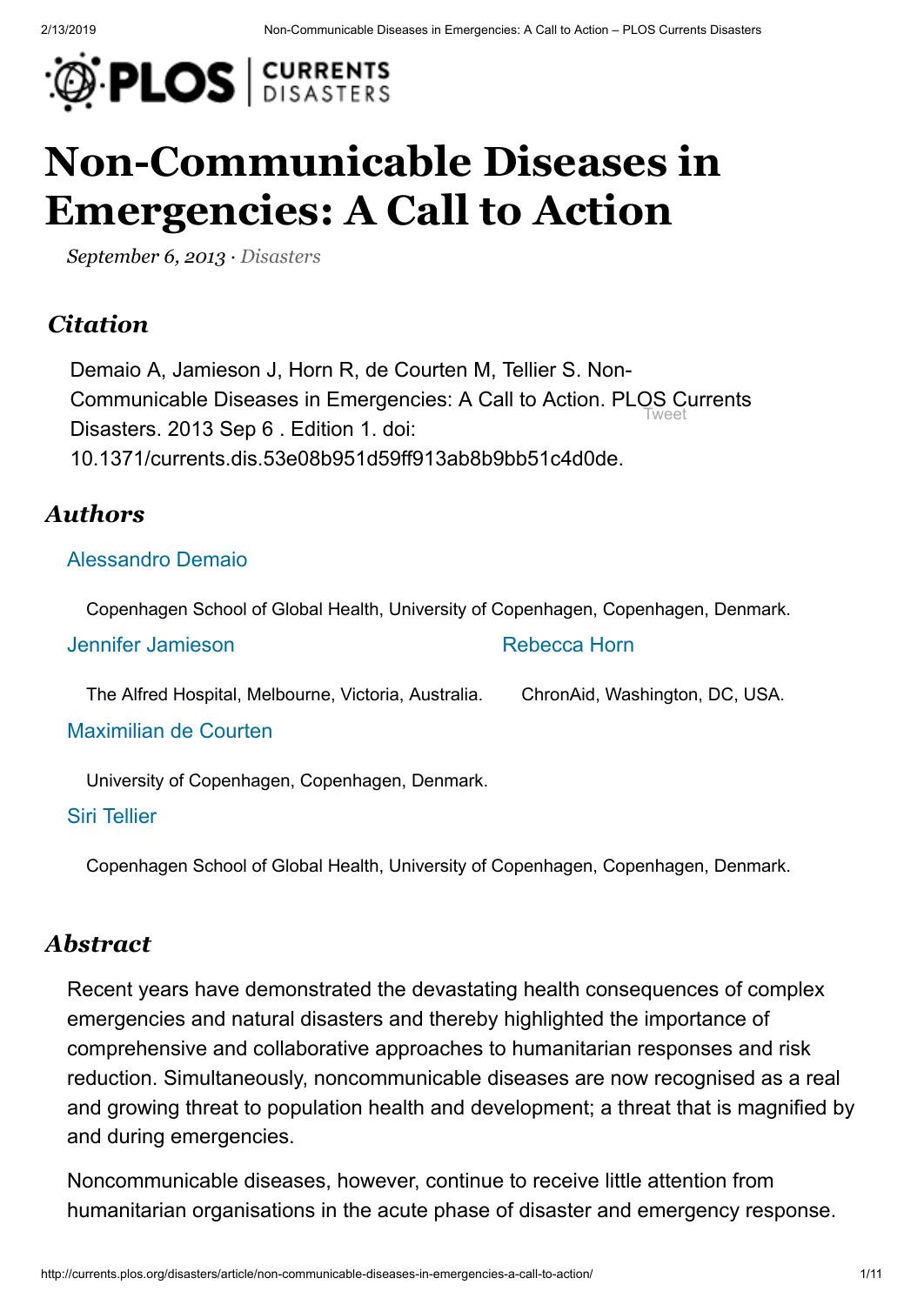This paper calls on all sectors to recognise and address the specific health challenges posed by noncommunicable diseases in emergencies and disaster situations. This publication aims to highlight the need for:

• Increased research on morbidity and mortality patterns due to noncommunicable diseases during and following emergencies;

• Raised awareness through greater advocacy for the issue and challenges of noncommunicable diseases during and following emergencies;

• Incorporation of noncommunicable diseases into existing emergency-related policies, standards, and resources;

• Development of technical guidelines on the clinical management of noncommunicable diseases in emergencies;

• Greater integration and coordination in health service provision during and following emergencies;

• Integrating noncommunicable diseases into practical and academic training of emergency workers and emergency-response coordinators.

## *Background*

In the 21<sup>st</sup> century, we live in a world regularly affected by emergencies<sup>[1]</sup>, often with severe local and regional health consequences. Recent examples include the devastating hurricanes and floods in the US, Australia and Pakistan; earthquakes in Haiti, Japan, and New Zealand; and the conflict in Syria. In the context of climate change and corrosive political instability in many world regions, it is unlikely that we will see a reduction in disastfers<sup>[2]</sup> or their resulting health impacts.

Simultaneously we are witnessing an increase in the burden of noncommunicable diseases (NCDs), including, but not limited to, heart disease, diabetes, cancers and chronic lung diseases. This phenomenon is not only visable in aging populations, but now too in younger populations secondary to the obesity epidemic and more sedentary lifestyles. Described by UN Secretary General Ban Ki-Moon as a "public health emergency", NCDs are already the world's leading cause of death. The diseases are estimated to be responsible for over 60% of global mortality each year with 80% of these deaths occurring in low- and middle-income settings<sup>[1](http://currents.plos.org/disasters/index.html%3Fp=5369.html#ref1)</sup>. In addition, NCDs now contribute 54% of global Disability-Adjusted Life Years Lost with a majority of this burden afflicting developing countries<sup>[2](http://currents.plos.org/disasters/index.html%3Fp=5369.html#ref2)</sup>.

NCDs also act as a barrier to economic development and equity causing financial and social stress<sup>[3](http://currents.plos.org/disasters/index.html%3Fp=5369.html#ref3)[,4,](http://currents.plos.org/disasters/index.html%3Fp=5369.html#ref4)[5](http://currents.plos.org/disasters/index.html%3Fp=5369.html#ref5)</sup>. In 2005, NCDs cost the Indian economy an estimated US\$9 billion with an estimated 2 million people experiencing 'catastrophic' spending as a result of cardiovascular disease and cancer $6$ .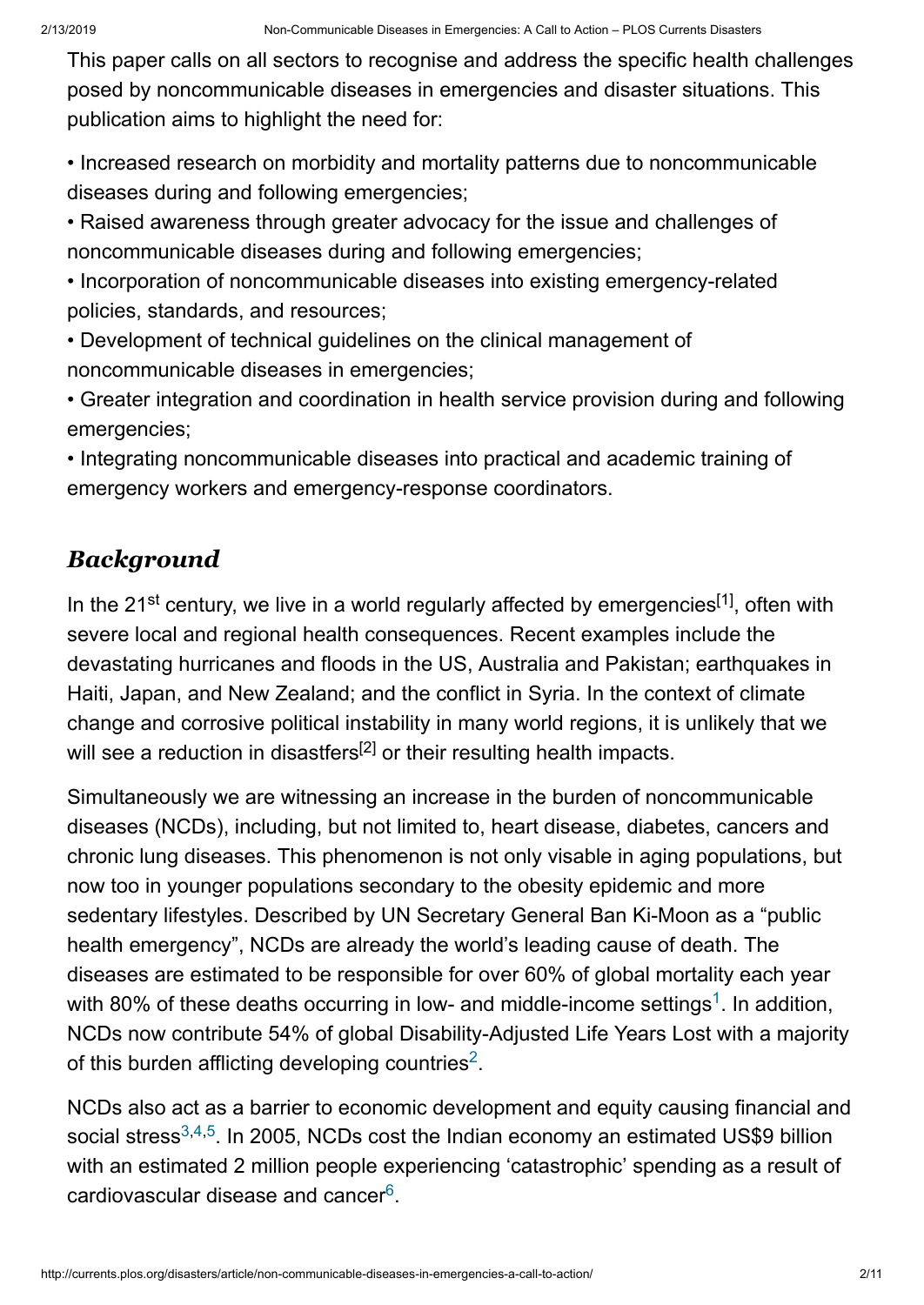While it is widely accepted that emergency situations render this vulnerable population increasingly susceptible to overcrowding, inadequate sanitation, poor shelter, insufficient food supply and disruptions to healthcare services $^{3,7,8}$  $^{3,7,8}$  $^{3,7,8}$  $^{3,7,8}$  $^{3,7,8}$ , few interventions are specifically aimed to mitigate these effects. These factors can also interact synergistically to result in an increased incidence of NCDs as well as progression of existing disease. In this light, NCDs are a poverty-cycle catalyst, exacerbated during a disaster.

During and following emergencies, there is often a fragmented approach to health intervention and coordination. Health authorities may not have the capacity to monitor and evaluate efforts and there is no single agency with the tools, resources and authority to take up this role $9$ . Health systems can be compromised and health policy formulation disrupted $8,10$  $8,10$ . Population health needs escalate and humanitarian personnel enter the arena to provide essential services $9,11$  $9,11$ .

Research has been conducted and guidelines developed for the acute phase of disasters however these primarily focus on communicable diseases such as measles and diarrhoeal disease  $^{12}$  $^{12}$  $^{12}$  . Limited research has been conducted into the short and long-term impacts and management of NCDs. There is a resulting paucity of NCDs in operational emergency guidelines and policies, for example:

- The Inter Agency Steering Committee (IASC) has no guidelines for NCDs, although there is a guideline on older persons that mentions the need for medication for chronic diseases;
- The Inter Agency Emergency Health Kit, coordinated by the WHO, contains limited medications for NCDs (e.g. no insulin in the current version);<sup>[14](http://currents.plos.org/disasters/index.html%3Fp=5369.html#ref14)</sup>
- Although the WHO has invested in producing the Field Manual Communicable Disease Control in Emergencies, it has not produced a similar resource on  $NCDs<sup>12</sup>$  $NCDs<sup>12</sup>$  $NCDs<sup>12</sup>$  – though the WHO will soon release new clinical guidelines on effective mental health care for adults and children exposed to trauma and loss;<sup>[28](http://currents.plos.org/disasters/index.html%3Fp=5369.html#ref28)</sup>
- The 2012 UK Government report "Reducing Risks of Future Disasters" importantly mentions the "mental health damage" associated with disasters as well as disability resulting from trauma, but provides no explicit direction on disaster risk reduction with regards to concomitant chronic disease burden, or resulting morbidity associated with other NCDs;  $27$
- The most recent edition of the Sphere Guidelines includes 40 pages on health, but only one of those paragraph refers to NCDs. $^{13}$  $^{13}$  $^{13}$

The outcome is greater morbidity resulting from a lack of evidence-based guidelines and a resulting healthcare gap for populations with chronic diseases during and following emergencies. This gap, and the resulting morbidity, is yet to be sufficiently quantified.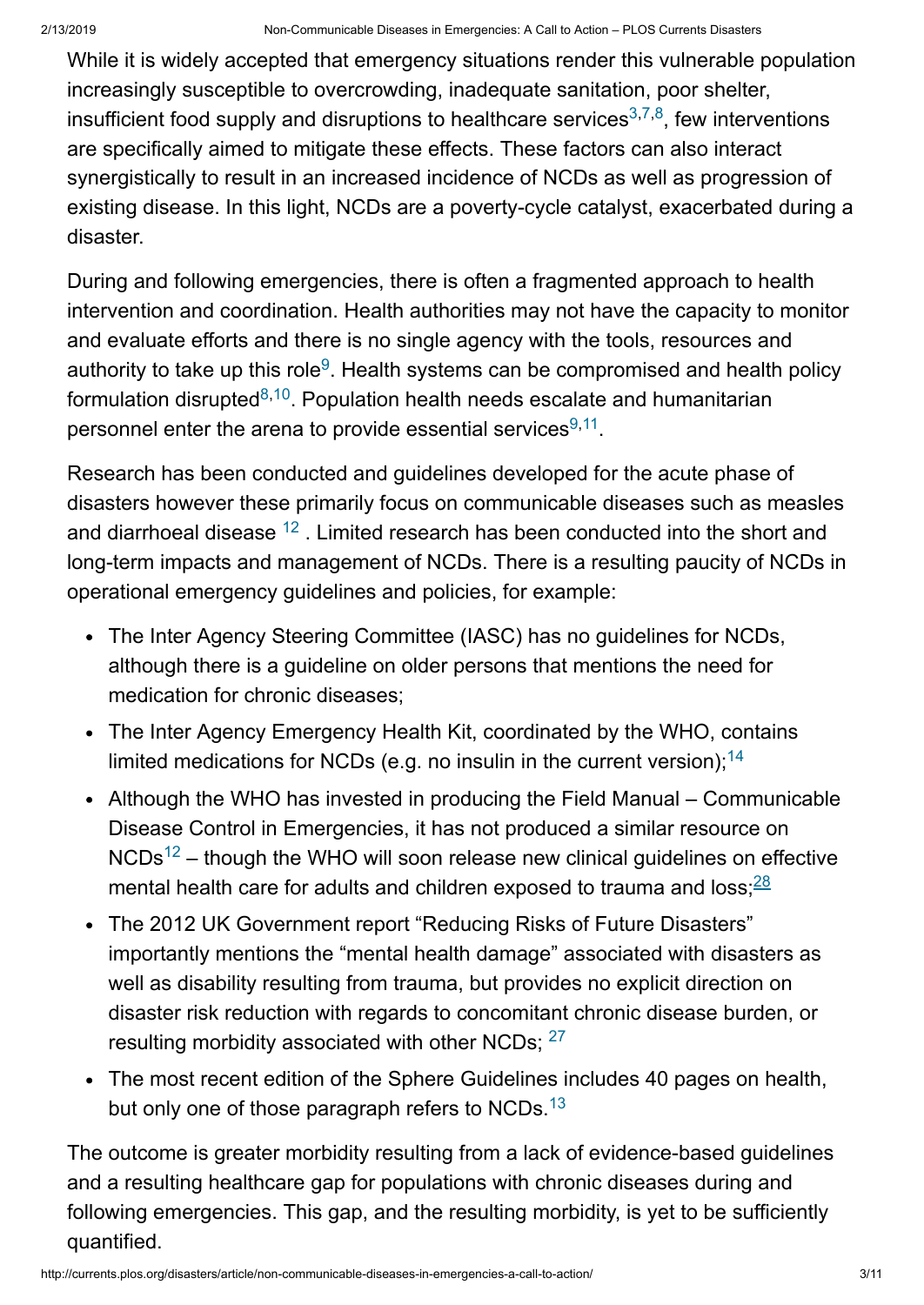## *The Result of Noncommunicable Diseases in Emergencies*

When considering NCDs and emergencies, the focus should be on the overall goals of the health response, particularly in the acute phases of an emergency. Effective emergency action can avoid the escalation of an event into a disaster. Emergency management involves plans and institutional arrangements to engage and guide the efforts of government, non-government, voluntary and private agencies in comprehensive and coordinated ways to respond to the entire spectrum of emergency needs. Its goal is directed towards avoiding excess morbidity and mortality (UNISDR).

There are several ways in which excess morbidity and mortality related to NCDs during emergencies and disasters might occur, for example:

#### **a) Persons with NCDs are more vulnerable in emergencies and disasters**

For individuals with NCDs, their condition may deteriorate as a direct result of the emergency. They are less able to cope without access to adequate nutrition, medications and follow-up<sup>[7](http://currents.plos.org/disasters/index.html%3Fp=5369.html#ref7),[11](http://currents.plos.org/disasters/index.html%3Fp=5369.html#ref11)[,15](http://currents.plos.org/disasters/index.html%3Fp=5369.html#ref15)</sup>. This includes individuals living with disabilities. For example, people with diabetes may loose glucometers and insulin stock, lacking essential back-up supplies<sup>[8](http://currents.plos.org/disasters/index.html%3Fp=5369.html#ref8)</sup>. Dialysis centres may be destroyed and home healthcare services may not be operational $10$ .

#### **b) Emergencies exacerbate NCDs leading to acute complications**

Many NCDs require close and sustained interaction with health systems and providers. During and following an emergency, this is often not possible. Due to interruptions in access to care and medications, acute exacerbations of NCDs can occur<sup>[16](http://currents.plos.org/disasters/index.html%3Fp=5369.html#ref16),[17](http://currents.plos.org/disasters/index.html%3Fp=5369.html#ref17)</sup>. Common examples include exacerbations of chronic respiratory diseases and infectious ulcers in persons with diabetes mellitus<sup>[8](http://currents.plos.org/disasters/index.html%3Fp=5369.html#ref8)</sup>. Conditions that caused little or no impact on activities of daily living may deteriorate causing not only greater morbidity through debilitating symptoms but also loss of income, security<sup>[8,](http://currents.plos.org/disasters/index.html%3Fp=5369.html#ref8)[10](http://currents.plos.org/disasters/index.html%3Fp=5369.html#ref10)</sup>, limb or life.

## **c) Long-term implications of NCDs resulting from emergencies and their management**

The morbidity and disability associated with NCDs is normally life-long. Therefore, suboptimal management during and after a disaster not only has immediate health effects, but can also have lasting social and health ramifications. A lack of appropriate care for even a short period can result in greater levels of chronic morbidity and suffering, as well as poverty entrenchment<sup>[3](http://currents.plos.org/disasters/index.html%3Fp=5369.html#ref3)</sup>.

#### **d) The multifaceted impact of NCDs and emergencies**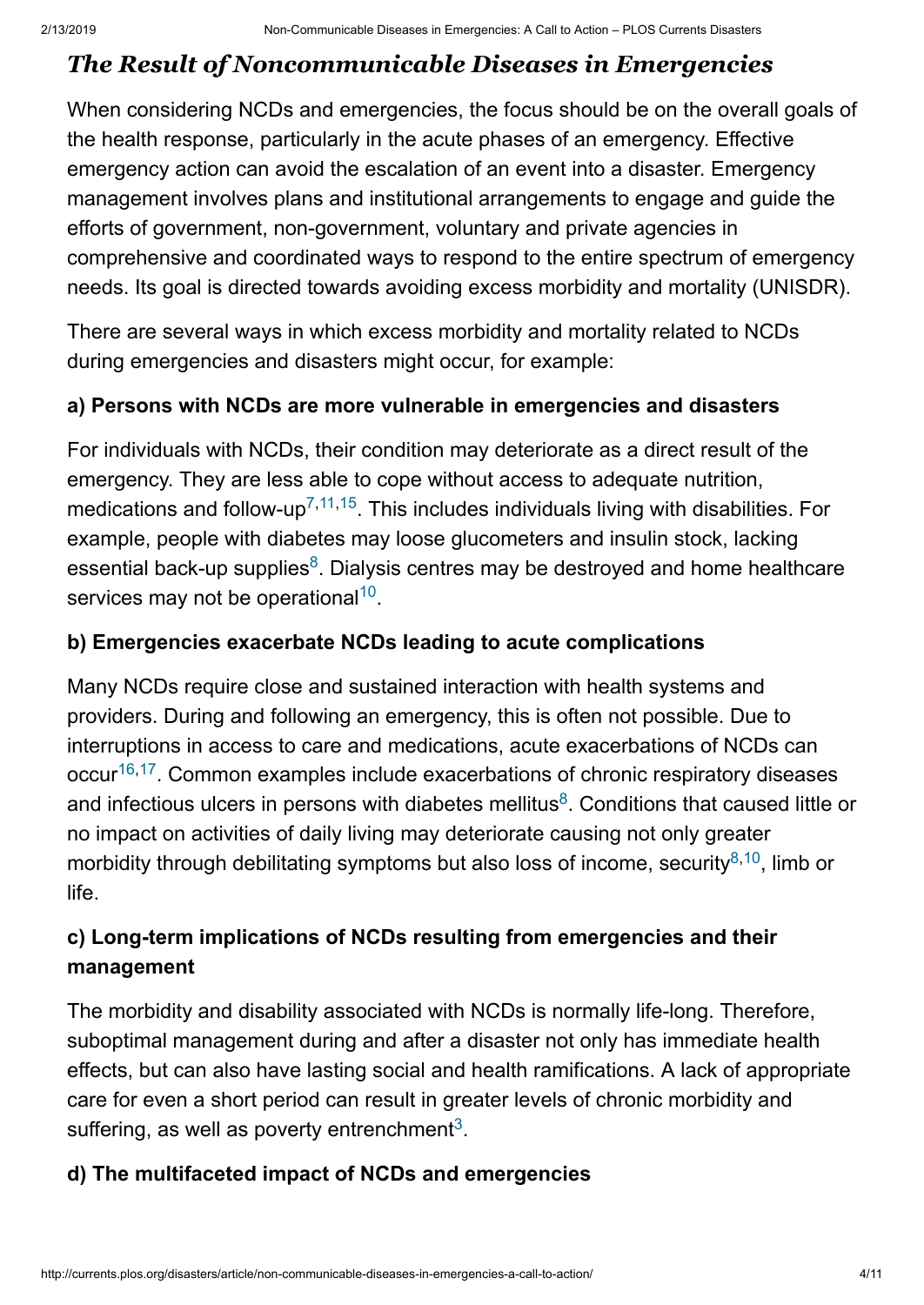Developing countries are often disproportionately burdened by both NCDs and disasters in comparison to higher income countries<sup>[18](http://currents.plos.org/disasters/index.html%3Fp=5369.html#ref18)</sup>. Developing countries face the greatest burden from global and regional conflict as well as increased vulnerability to the effects of climate change and natural disasters. Many of these situations are exacerbated by the increasing levels of urbanisation and slum-populations. Additionally, the "double burden" $^{19}$  $^{19}$  $^{19}$  of disease also contributes to the multifaceted impact of NCDs and emergencies.

## *NCDs in Emergencies and Disasters: A Way Forward*

In order to address the problem of NCDs in emergencies and minimise excess morbidity and mortality, the authors of this paper suggest:

#### **1. Comprehensive review of the current scientific literature**

A full and comprehensive review of the current global scientific literature relating to NCDs in emergencies and disaster situations is needed in order to build evidencebased policies and guidelines. Existing research should be evaluated, allowing for assessment of current interventions and identification of future interventional possibilities. In recent years, there have been several efforts to try and coordinate information, needs assessments, and disaster response, such as the efforts by the Cochrane review with EvidenceAid. Although admirable, these efforts continue to exclude specific focus on management of chronic diseases in disaster response at present.

Uniquely, a full assessment of evidenced-based practice in assessing and treating chronic disease in disaster may not be plausible in the classical sense since this is more of a "modern era epidemic." In decades past, chronic diseases did not affect the sheer number of people that they do now, nor did they present as a pressing consideration during a disaster. As a result, it will be vastly important to also collect and assess anecdotal evidence from first responders, humanitarian organisations, and governements who have recently experienced a large scale disaster to be able to fully understand the scope of chronic diseases in disaster and emergency settings.

#### **2. Increased awareness of the importance of NCDs in emergencies**

Greater advocacy and awareness surrounding NCDs and emergencies is vital. Discussion of NCDs specific to emergency response at the global level is imperative, as well as appropriate allocation of funding specific to chronic disease in disaster. Strides towards this have indeed been underway in venues such as the Geneva Health Forum, the American Public Health Association, as well as organization specific fora such as the Red Cross Movement and Medecins sans frontieres. Over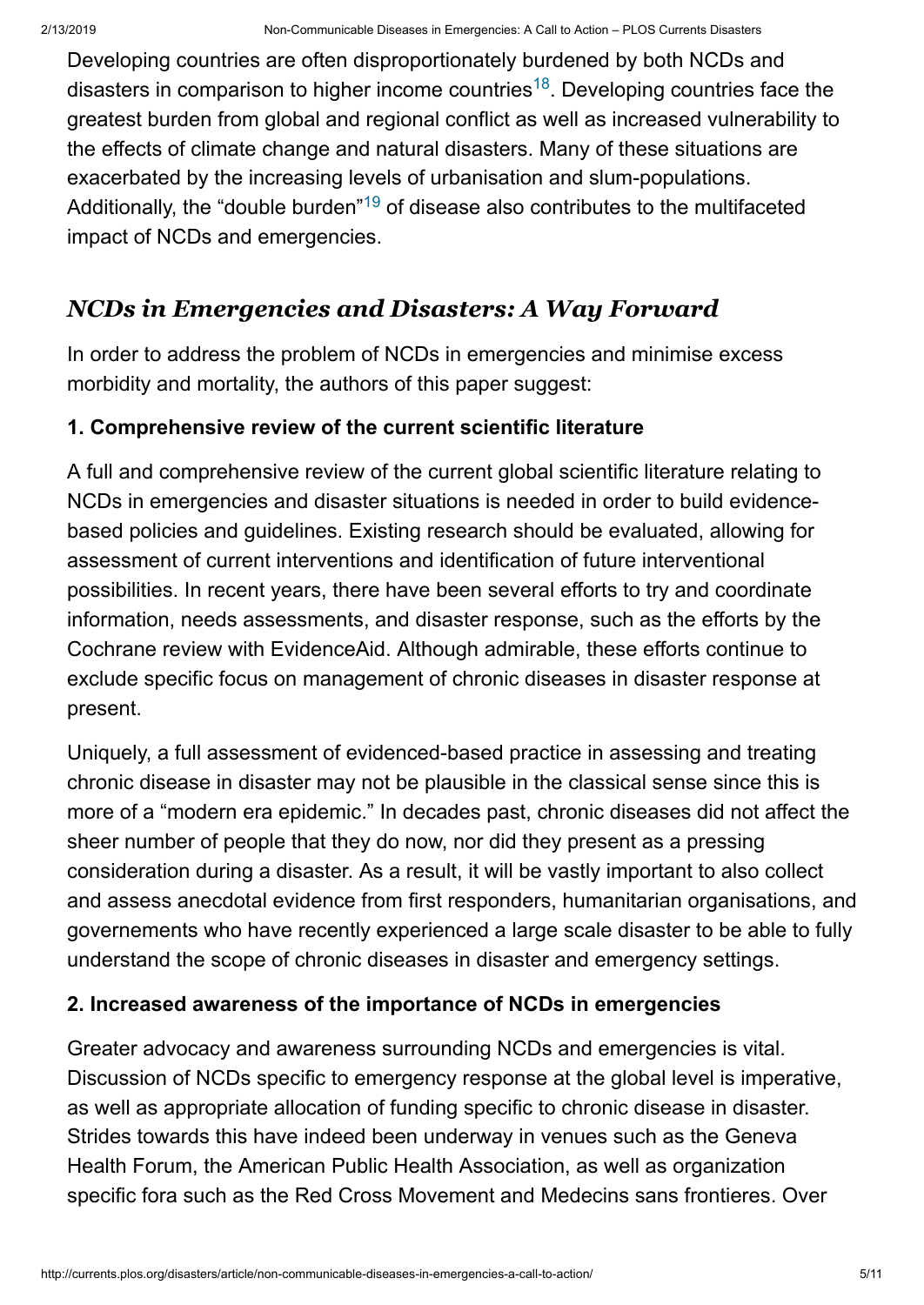the last couple of years the authors of this article have involved themselves in all of the above, supporting the discussions.

## **3. Increased research on morbidity and mortality patterns during and following an emergency**

Further research is needed with regard to the patterns of morbidity and mortality related to NCDs in emergencies. Acute complications, long-term complications and disease progression need to be qualified and quantified. Health outcome assessments of disasters should incorporate NCDs as a factor impacting the current and potential health problems in a population affected by a disaster along the proposals made during the 15th World Congress on Disaster and Emergency Medicine in Amsterdam (2007) regarding assessing the public health dimension of disasters.

One viable option would be the establishment of a coordinated, international, open database focusing on the epidemiology of NCDs during and following emergencies around the world. A platform for government, academic, NGO and IGO data, this could serve as a timely, efficient and effective source of valuable evidence for policy and practice<sup>[26](http://currents.plos.org/disasters/index.html%3Fp=5369.html#ref26)</sup>.

## **4. Incorporation of NCDs into existing emergency-related policies, standards, and resources**

NCDs should be incorporated into publications and operational guidelines and resources including the Sphere Handbook  $^{13}$  $^{13}$  $^{13}$  and the Interagency Emergency Health Kit  $14,20,21$  $14,20,21$  $14,20,21$  . These must be readily available to those working within emergency situations.

Disaster risk reduction plans aiming to avoid, lessen or transfer the adverse effects of hazards through activities and measures for prevention, mitigation and preparedness (UNISDR) should assess and integrate the role of NCDs as a factor increasing the vulnerability of the population exposed. In this regard, the United Nations-endorsed Hyogo Framework for Action and the International Strategy for Disaster Reduction (ISDR) should recognize NCDs as *a* threat to achieve their expected outcomes to reduce losses related to disasters.

#### **5. Development of technical guidelines on the clinical management of NCDs in emergencies and disaster situations**

Guidelines, which take into account the practical problems associated with NCDs in emergencies are essential<sup>[21](http://currents.plos.org/disasters/index.html%3Fp=5369.html#ref21)</sup>. These could include partnerships and protocols for the supply of medications such as established by the International Diabetes Federation on insulin supply during emergencies and disasters (http://www.idf.org/insulin-diabetessupplies/emergencies-and-disasters).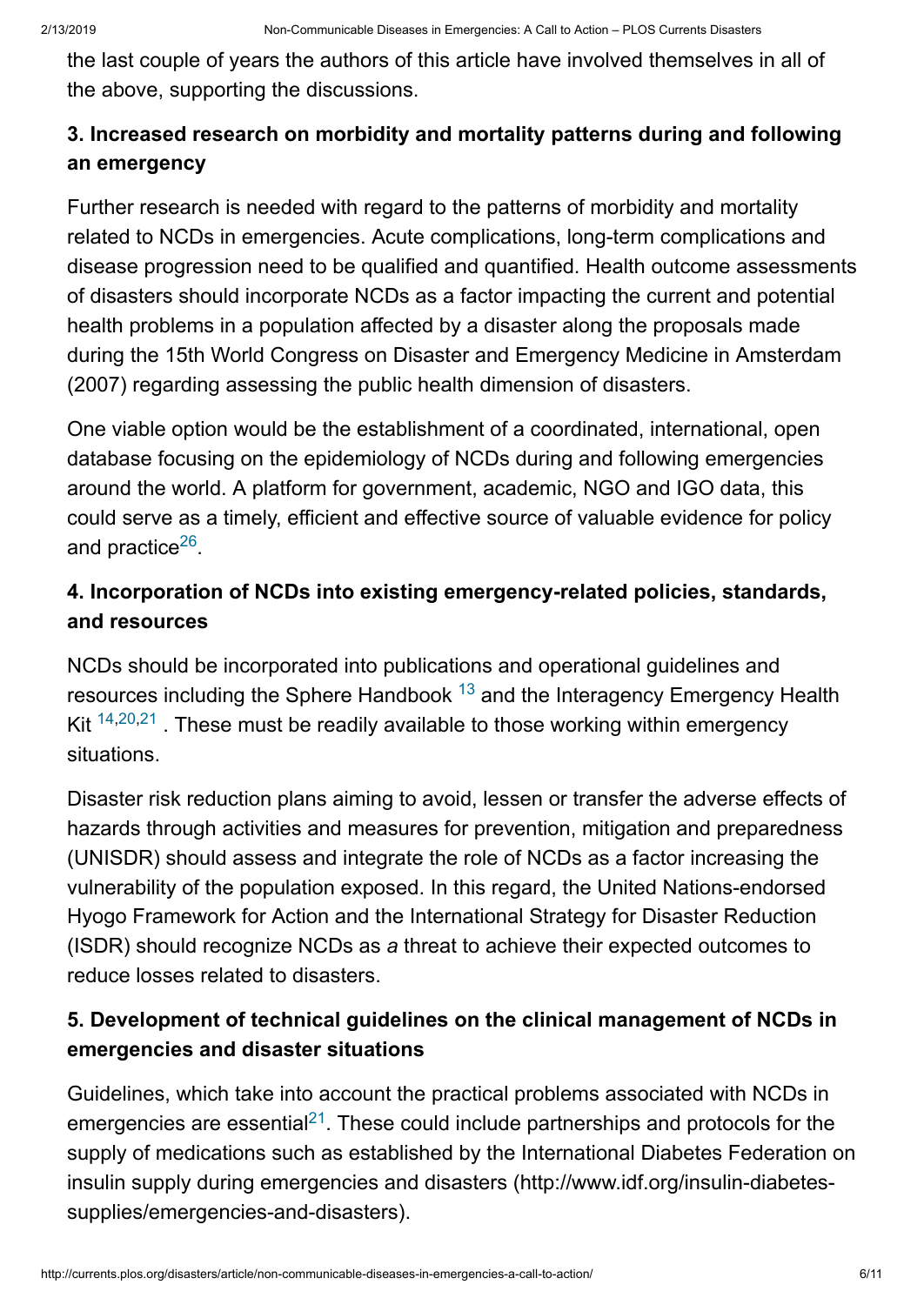#### **6. Greater integration and coordination in health service provision during and following emergencies**

The integration of NCDs into emergency healthcare provision during and following emergencies is imperative. Collaboration between existing health infrastructure, the healthcare system and humanitarian assistance would improve the sustainability of efforts<sup>[22](http://currents.plos.org/disasters/index.html%3Fp=5369.html#ref22)</sup>. This does not require the duplication or reinventing of response efforts. Rather, an intelligent and collaborative approach learning from experiences relating to communicable diseases<sup>[23](http://currents.plos.org/disasters/index.html%3Fp=5369.html#ref23)</sup>. For example, health clinics and supply chains created for the treatment of malaria or diarrhoeal diseases should be capitalised in their potential to simultaneously avert excess suffering and disease from NCDs such as diabetes $^{24}$  $^{24}$  $^{24}$  .

## **7. Integrating NCDs into practical and academic training of emergency workers and emergency-response coordinators**

High-quality courses are required in order to build community-level, government and organisational capacity in the field of NCDs during and following emergencies and for disaster risk reduction planning. These courses should be practical, evidence-based and affordable to participants from every socio-economic background. Here again, several of the authors have been involved in developing such training.

## *Our Call to Action*

We call upon healthcare professionals, communities, organisations and governments to further understand and address the structural determinants of NCDs in emergency and disaster situations.

We urge governments, non-government organisations and intergovernmental bodies to allocate specific resources for the prevention and management of excess morbidity and mortality from NCDs in emergencies and disasters on a scale which reflects the magnitude of this health issue.

We call on the international research, humanitarian and governing sectors to recognise and address NCDs in emergency and disaster situations and produce evidence-based, global technical guidelines for the management of NCDs in emergencies and disasters. NCDs should not have a token inclusion, but rather a meaningful and integrated one that addresses the care gap for this vulnerable population.

## *Footnote*

<sup>[1]</sup>For the purposes on this publication, emergencies include natural disasters, conflicts and technological disasters, or a combination, which result in major loss of life in a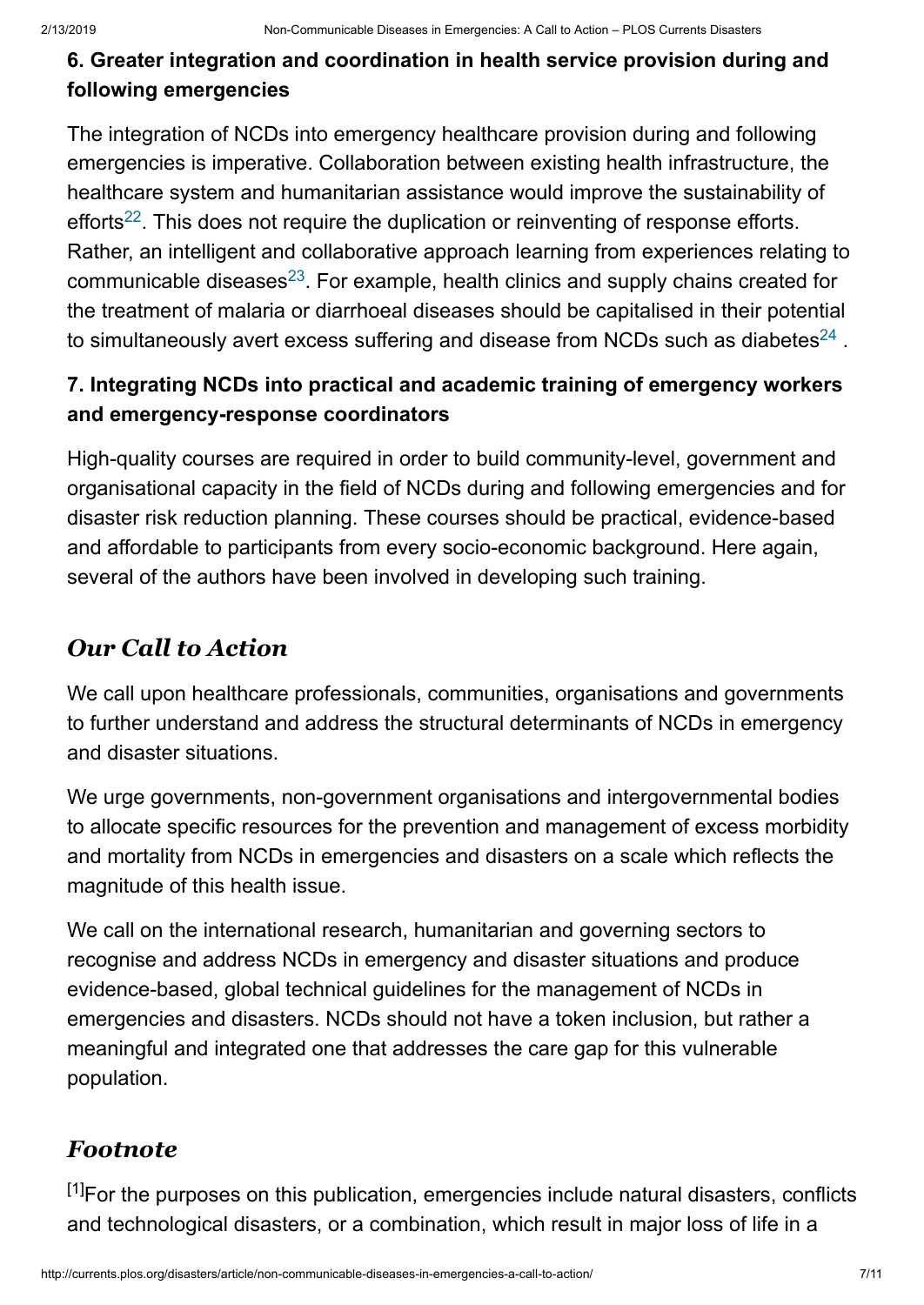population and disruption to healthcare.

 $^{[2]}$ In this publication, disaster refers to a serious disruption of the functioning of a community or a society involving widespread human, material, economic or environmental losses and impacts, which exceeds the ability of the affected community or society to cope using its own resources. Disasters are often described as a result of the combination of: the exposure to a hazard; the conditions of vulnerability that are present; and insufficient capacity or measures to reduce or cope with the potential negative consequences. Disaster impacts may include loss of life, injury, disease and other negative effects on human physical, mental and social wellbeing, together with damage to property, destruction of assets, loss of services, social and economic disruption and environmental degradation $"^{25}$  $"^{25}$  $"^{25}$ .

#### *Competing Interests*

The authors of this paper declare no conflicts of interest.

#### *Acknowledgements*

We would like to acknowledge the valuable support and contributions of Professor Ib Bygbjerg, A/Professor Peter Jensen, Dr Slim Slama and Dr Carlos Grijalva.

#### *References*

1. Lozano, R., M. Naghavi, et al. (2012). "Global and regional mortality from 235 causes of death for 20 age groups in 1990 and 2010: a systematic analysis for the Global Burden of Disease Study 2010." Lancet 380(9859): 2095-2128.

2. Murray, C. J. L., Vos, T., Lozano, R., Naghavi, M., Flaxman, A. D., Michaud, C., et al. (2012). Disability-adjusted life years (DALYs) for 291 diseases and injuries in 21 regions, 1990-2010: a systematic analysis for the Global Burden of Disease Study 2010. Lancet, 380(9859), 2197–2223. doi:10.1016/S0140-6736(12)61689-4

3. Beaglehole R, Bonita R, Alleyne G, Horton R, Li L, Lincoln P, Mbanya JC, McKee M, Moodie R, Nishtar S, Piot P, Reddy KS, Stuckler D. UN High-Level Meeting on Non-Communicable Diseases: addressing four questions. Lancet. 2011 Jul 30;378(9789):449-55. PubMed PMID:21665266.

4. World Economic Forum. Global Risks Report. Geneva: World Economic Forum2010 Contract No: 201209.

5. Mahal A, Karan A, Engelau M. The economic implications of noncommunicable disease for India. Washington: World Bank2010.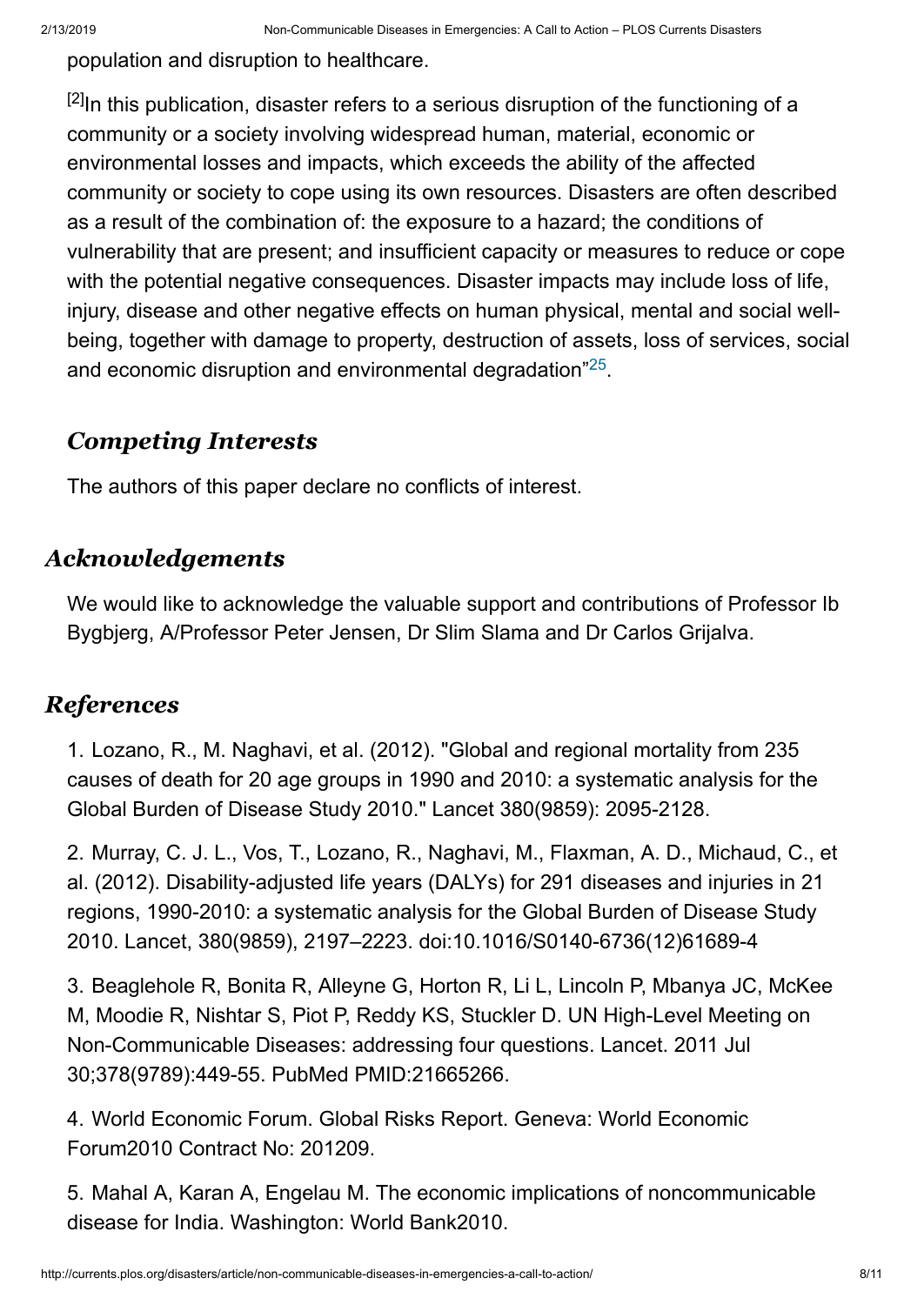6. World Health Organization. Global status report on noncommunicable diseases 2010. Geneva: World Health Organization2011 Contract No.: ISBN: 978 92 4 156422 9.

7. Rath B, Donato J, Duggan A, Perrin K, Bronfin DR, Ratard R, VanDyke R, Magnus M. Adverse health outcomes after Hurricane Katrina among children and adolescents with chronic conditions. J Health Care Poor Underserved. 2007 May;18(2):405-17. PubMed PMID:17483568.

8. Cefalu WT, Smith SR, Blonde L, Fonseca V. The Hurricane Katrina aftermath and its impact on diabetes care: observations from "ground zero": lessons in disaster preparedness of people with diabetes. Diabetes Care. 2006 Jan;29(1):158-60. PubMed PMID:16373918.

9. Bornemizsa O, Sondorp E. Health Policy Formulation in Complex Political Emergencies and Post-Conflict Countries. London: London School of Tropical Hygiene and Medicine 2002.

10. Miller AC, Arquilla B. Chronic diseases and natural hazards: impact of disasters on diabetic, renal, and cardiac patients. Prehosp Disaster Med. 2008 Mar-Apr;23(2):185-94. PubMed PMID:18557300.

11. Chan EY, Kim J. Chronic health needs immediately after natural disasters in middle-income countries: the case of the 2008 Sichuan, China earthquake. Eur J Emerg Med. 2011 Apr;18(2):111-4. PubMed PMID:20679898.

12. World Health Organization. A field manual – Communicable disease control in emergencies. Geneva: World Health Organization, 2005

13. Sphere Project. Sphere Handbook – Humanitarian Charter and Minimum Standards for Disaster Response. Geneva: Sphere, Humanitarian Charter and Minimum Standards in Disaster Response2011.

14. World Health Organization (2006). The Interagency Emergency Health Kit. Geneva.

15. Kjellstrom T, Butler AJ, Lucas RM, Bonita R. Public health impact of global heating due to climate change: potential effects on chronic non-communicable diseases. Int J Public Health. 2010 Apr;55(2):97-103. PubMed PMID:19902143.

16. Fonseca VA, Smith H, Kuhadiya N, Leger SM, Yau CL, Reynolds K, Shi L, McDuffie RH, Thethi T, John-Kalarickal J. Impact of a natural disaster on diabetes: exacerbation of disparities and long-term consequences. Diabetes Care. 2009 Sep;32(9):1632-8. PubMed PMID:19542210.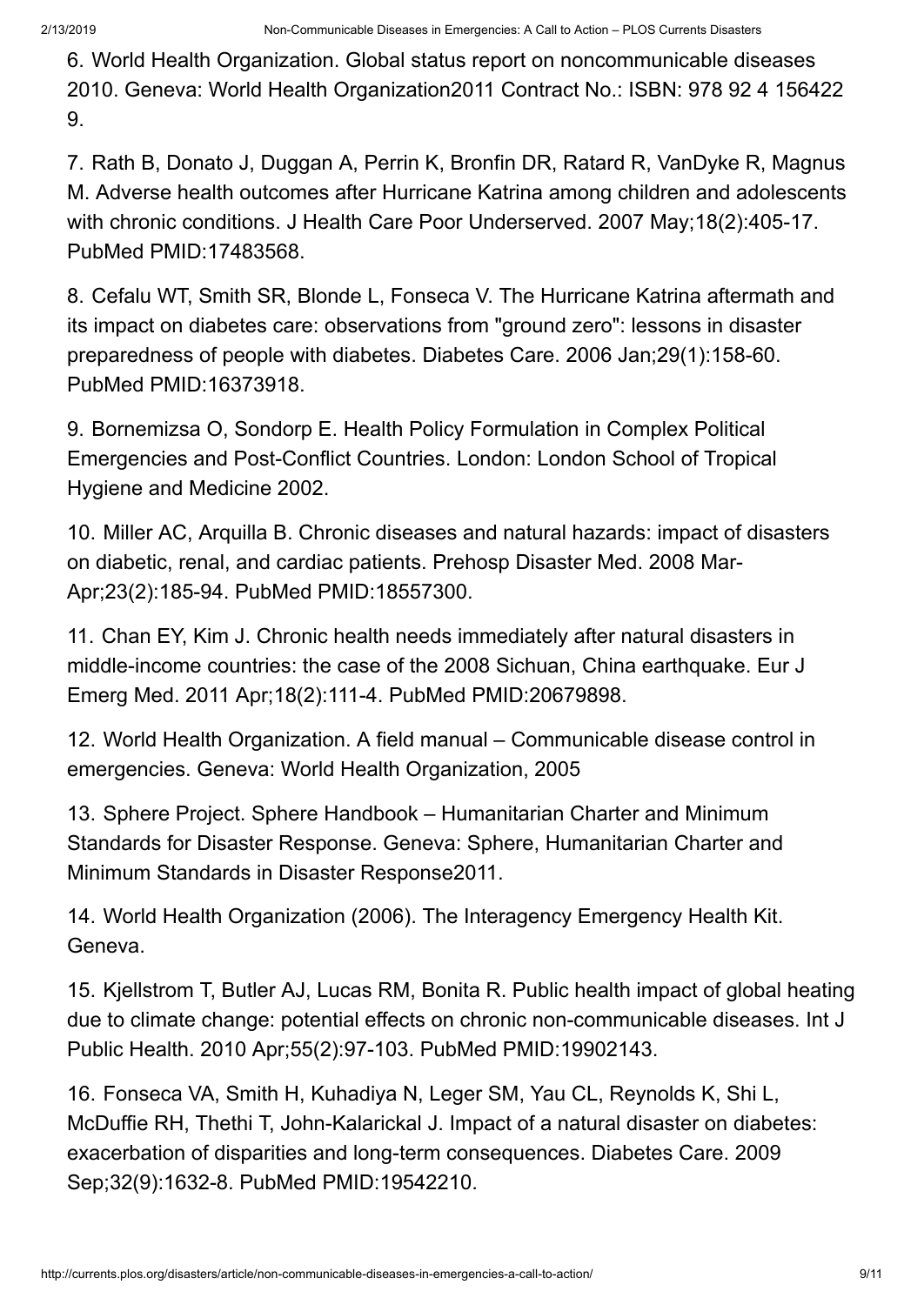17. Inui A, Kitaoka H, Majima M, Takamiya S, Uemoto M, Yonenaga C, Honda M, Shirakawa K, Ueno N, Amano K, Morita S, Kawara A, Yokono K, Kasuga M, Taniguchi H. Effect of the Kobe earthquake on stress and glycemic control in patients with diabetes mellitus. Arch Intern Med. 1998 Feb 9;158(3):274-8. PubMed PMID:9472208.

18. Roy N, Thakkar P, Shah H. Developing-world disaster research: present evidence and future priorities. Disaster Med Public Health Prep. 2011 Jun;5(2):112-6. PubMed PMID:21685306.

19. Agyei-Mensah S, de-Graft Aikins A. Epidemiological transition and the double burden of disease in Accra, Ghana. J Urban Health. 2010 Sep;87(5):879-97. PubMed PMID:20803094.

20. Horn, R; Kirsch, T. Submission from ChronAid- World Health Organization to The First Review Committee for Updating the Interagency Emergency Health Kit (IEHK) 2010.

http://www.who.int/selection\_medicines/emergencies/review\_committee/1/Chronaid.pdf.

21. Horn, R. Disaster Preparedness and the Aging Population: Discussion of a Novel Supplementary Unit for Chronic Disease to the Interagency Emergency Health Kit.Johns Hopkins Bloomberg School of Public Health, CAPSTONE PAPER (unpublished)

22. Pfeiffer J, Johnson W, Fort M, Shakow A, Hagopian A, Gloyd S, Gimbel-Sherr K. Strengthening health systems in poor countries: a code of conduct for nongovernmental organizations. Am J Public Health. 2008 Dec;98(12):2134-40. PubMed PMID:18923125.

23. World Health Organization. Package of Essential Noncommunicable (PEN) Disease Interventions for Primary Health Care. Geneva: World Health Organization, 2010.

24. Kheang S, Janssens B, Damme WV, Zachariah R. Delivering anti-retroviral treatment within the framework of a chronic diseases clinic, MSF's experience in Cambodia. International Conference on AIDS; 11/7/04; Bangkok, Thailand: Medecins Sans Frontieres, Phnom Penh, Cambodia; 2004.

25. United Nations International Strategy for Disaster Reduction. Accessed 15/11/12. [REFERENCE LINK](http://www.unisdr.org/we/inform/terminology)

26. Edward J Mills. Sharing evidence on humanitarian relief. BMJ. 2005 Dec 24; 331(7531): 1485–1486.

27. UK Government. Reducing Risks of Future Disasters. 2012. London: UK Government Office for Science.